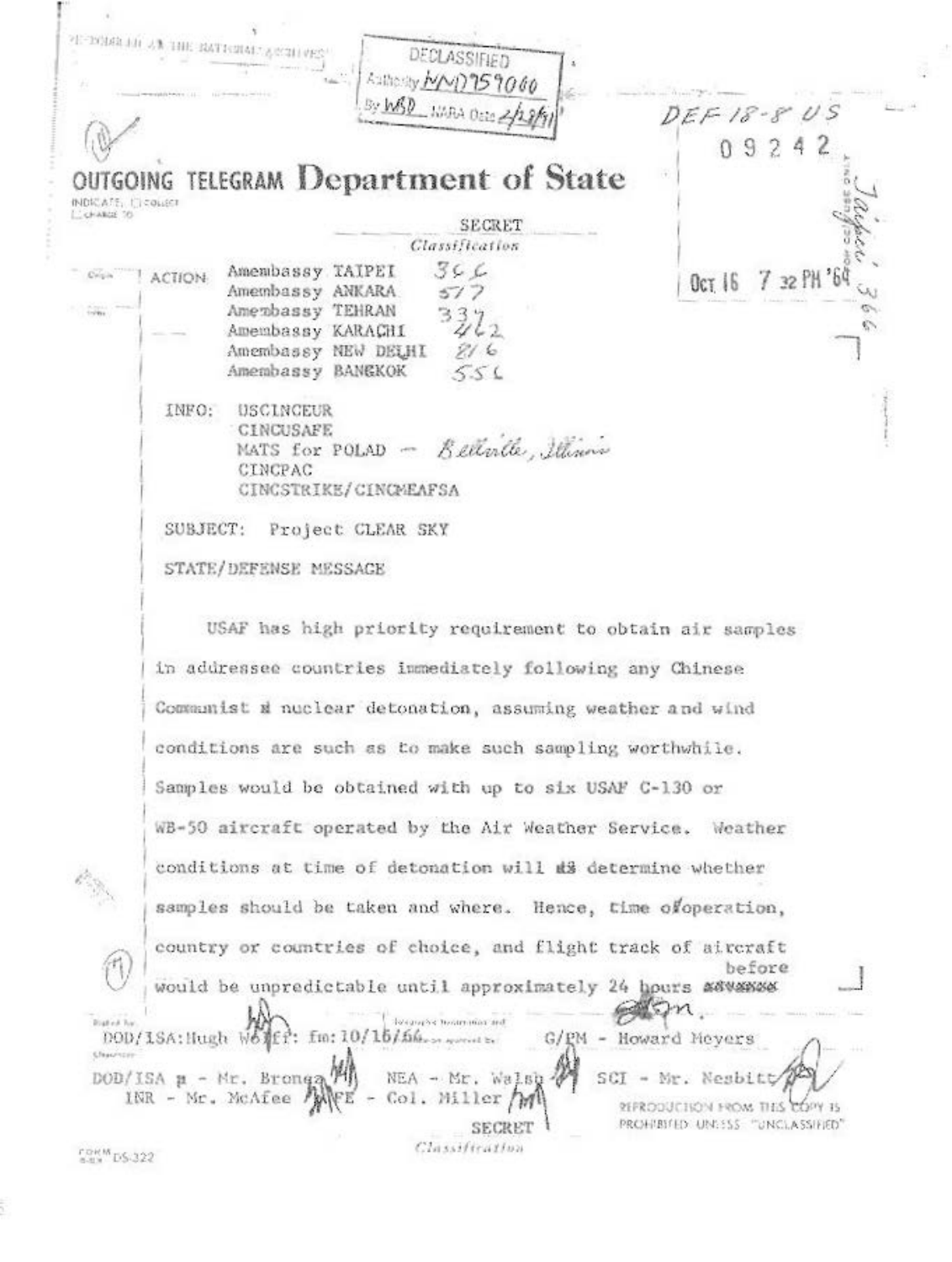DECLASSIFIED IS 1060  $5.0000$ 

2 of telegram to. Amembassy TAIPEI rage 1 SECRET Classification

COBRETT AN THE BATTINAL AR ILLING

planes are to arrive in country xx selected. Therefore. if possible, standing permission for such flights under following conditions is desired: 24 hours advance notice be of arrival in country will/given through Air Attache. Precise flight track of air sampling flights within the country will be filed with flight plan. Operation will last approximately one week or less. FYI. More than one, repeat one detonation might require additional time. END FYI.

Following airports would be used if operations were to be a conducted in country concerned: Taiwan - Taiwan AB, India - Palam, Pakistan - Mauripur, Turkey - Incirlik, Thailand Iran - Mehrabad and Donogoned - Don Muang. AIRA will be requested through service channels to make necessary technical arrangements for support and use of these fields once standing permission for flights is obtained.

Foreign officials having need to know may, in Ambassador's . discretion, be briefed on true purpose of flights in their country on secret basis. Cover story faf for flights would be "weather research carried on with USAF weather research aircraft."

Embassies requested obtain standing permission described above. Level and precise timing of approach are in Embassies'

> **SECRET** Classification